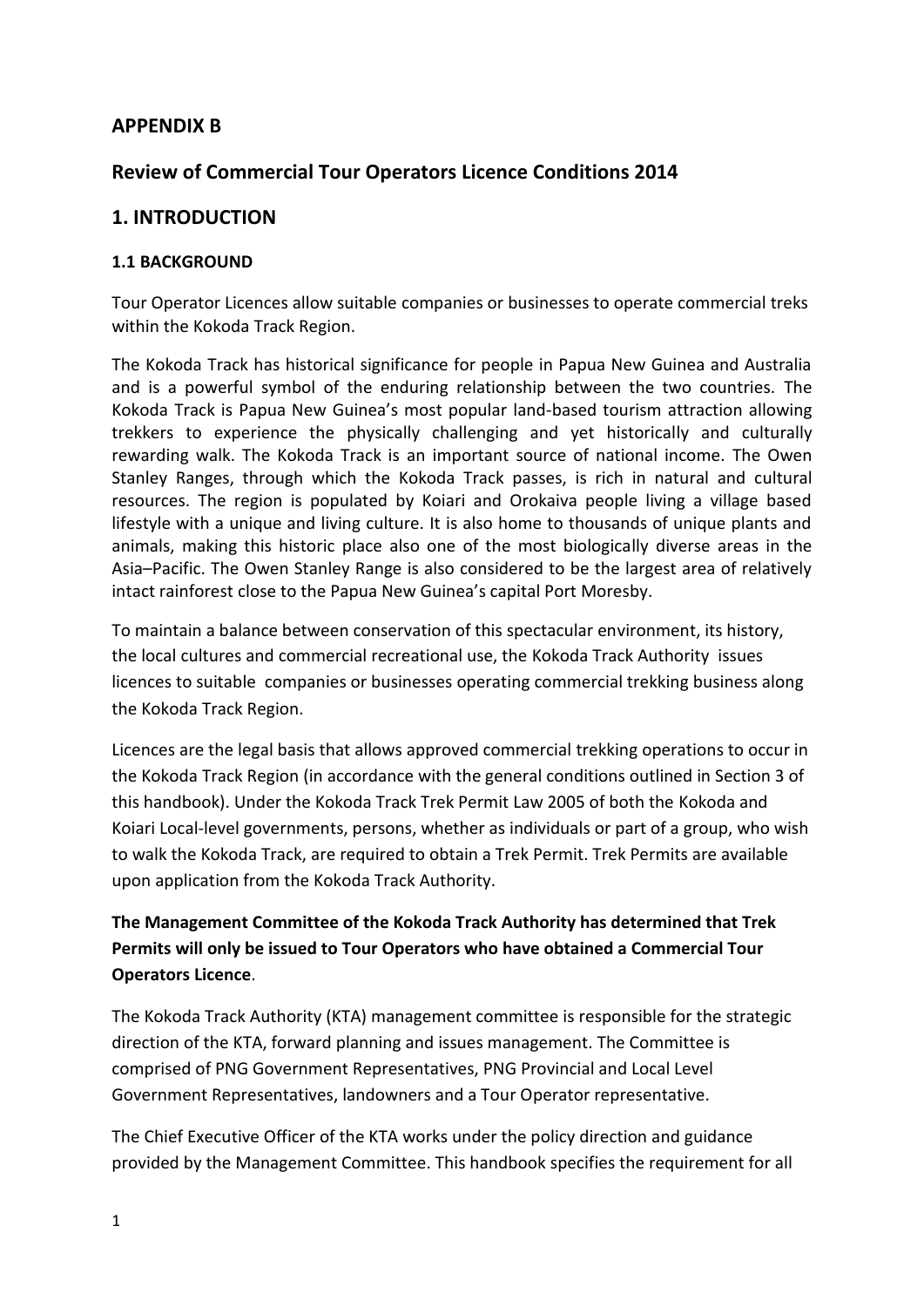commercial trekking Tour Operators associated with Kokoda Track Region to possess a licence. The handbook sets out licence conditions by which Tour Operators are expected to abide and aims to facilitate a cooperative relationship between KTA and Tour Operators to help maintain and protect the Kokoda Track Regions natural and cultural environment for the long term benefit of the Papua New Guinea people and the tourism industry.

## **1.2 KOKODA TRACK AUTHORITY RESPONSIBILITIES**

The KTA aims to provide a safe and well-managed Kokoda Track, preserving its wartime historical significance while protecting and promoting its special natural and cultural value and providing tourism opportunities.

The Kokoda Track Authority's constitution states:

## FUNCTIONS OF THE AUTHORITY

Without limiting any functions of the Authority set out in the Proclamation, the Authority may perform the following additional functions—

(a) to preserve the legacy of the Kokoda Track

(b) in conjunction with the TPA promote trekking and tourism related activities along the Kokoda Track

(c) to consult with landowners and Local-level Governments on their needs and priorities in relation to the distribution of any benefits arising from trekking and other tourism related activities on the Kokoda Track

(d) to collect and manage trekking fees and permits

(e) to oversee and regulate the conduct of Tour Operators to ensure the sustainable management of the Kokoda Track and respect for local culture and way of life

(f) to administer, facilitate, oversee and assist the implementation of community development projects along the Kokoda Track Region, either alone, through government agencies or in collaboration with philanthropic organizations, donor agencies and other interested persons

(g) to work in close cooperation and consultation with PNG and Australian governments for the implementation of the Second Joint Understanding between Papua New Guinea and Australia on the Owen Stanley Ranges, Brown River Catchment and Kokoda Track Region

(h) any other functions authorised by the Koiari Rural Local-level Government or the Kokoda Rural Local-level Government from time to time.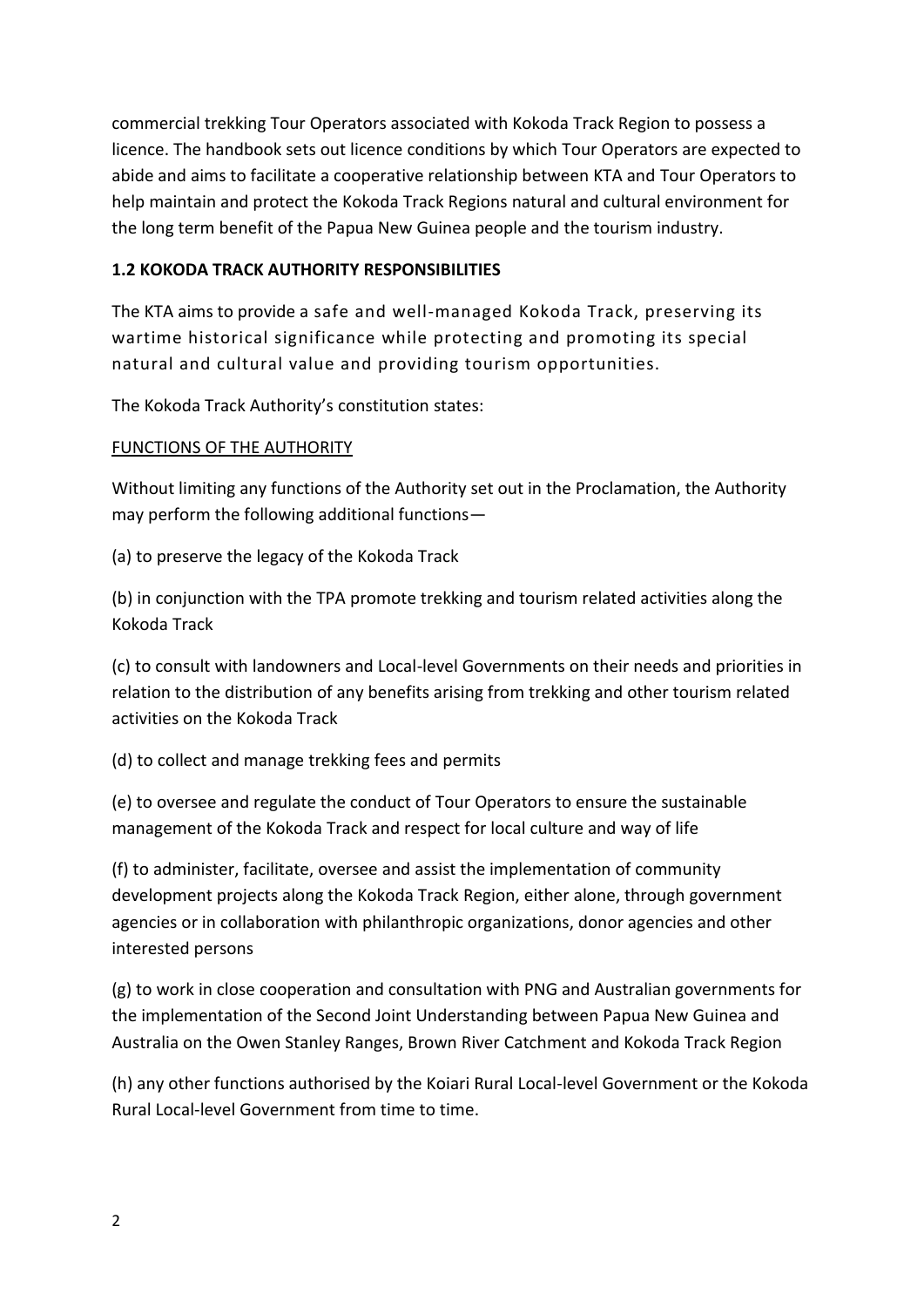### POWERS OF THE AUTHORITY

(1) In accordance with Section 44 of the Local Government Administration Act 1997 the Authority has power to do all things that are necessary or convenient to be done for or in connection with the performance of its functions.

- (2) Without limiting Subclause (1), the Authority may—
- (a) set and impose fees on Tour Operators and trekkers using the Kokoda Track
- (b) issue trekking permits for the Kokoda Track
- (c) enter into agreements and commercial arrangements
- (d) acquire, hold and dispose of real and personal property.

#### LICENCE AND TREK FEES

Annual licence fees are K1200 while trek permits fees are K350 per adult trekker and K175 per student/child trekker.

#### WHAT ARE FEES USED FOR?

Kokoda Track fees are the primary source of revenue for the KTA and are used to make landowner/community payments through Ward Development funding, undertake safety and track maintenance works and support KTA administrative, salaries and running costs.

#### **1.3 WHY THE KOKODA TRACK AUTHORITY LICENCES TOUR OPERATORS**

Licensing establishes standards and procedures for the trekking industry to help ensure the sustainable and equitable use of the Kokoda Track Region.

The purpose of licences is to:

- Ensure compliance with Papua New Guinea laws and regulations;
- encourage respect and support for local cultures and help secure a sustainable future;
- increase certainty for Tour Operators and set appropriate conditions for their workers;
- provide an enhanced and safe experience for trekkers; and
- protect natural, cultural and historical heritage; .

Tour Operators are required to abide by conditions determined by the Kokoda Track Authority Management Committee. The conditions applicable to Kokoda Track Region Operations are set out in this handbook. Tour Operators should note that this handbook will be reviewed from time to time by the Chief Executive Officer under the direction of the Kokoda Track Authority Management Committee after consultation with Tour Operators and other stakeholders.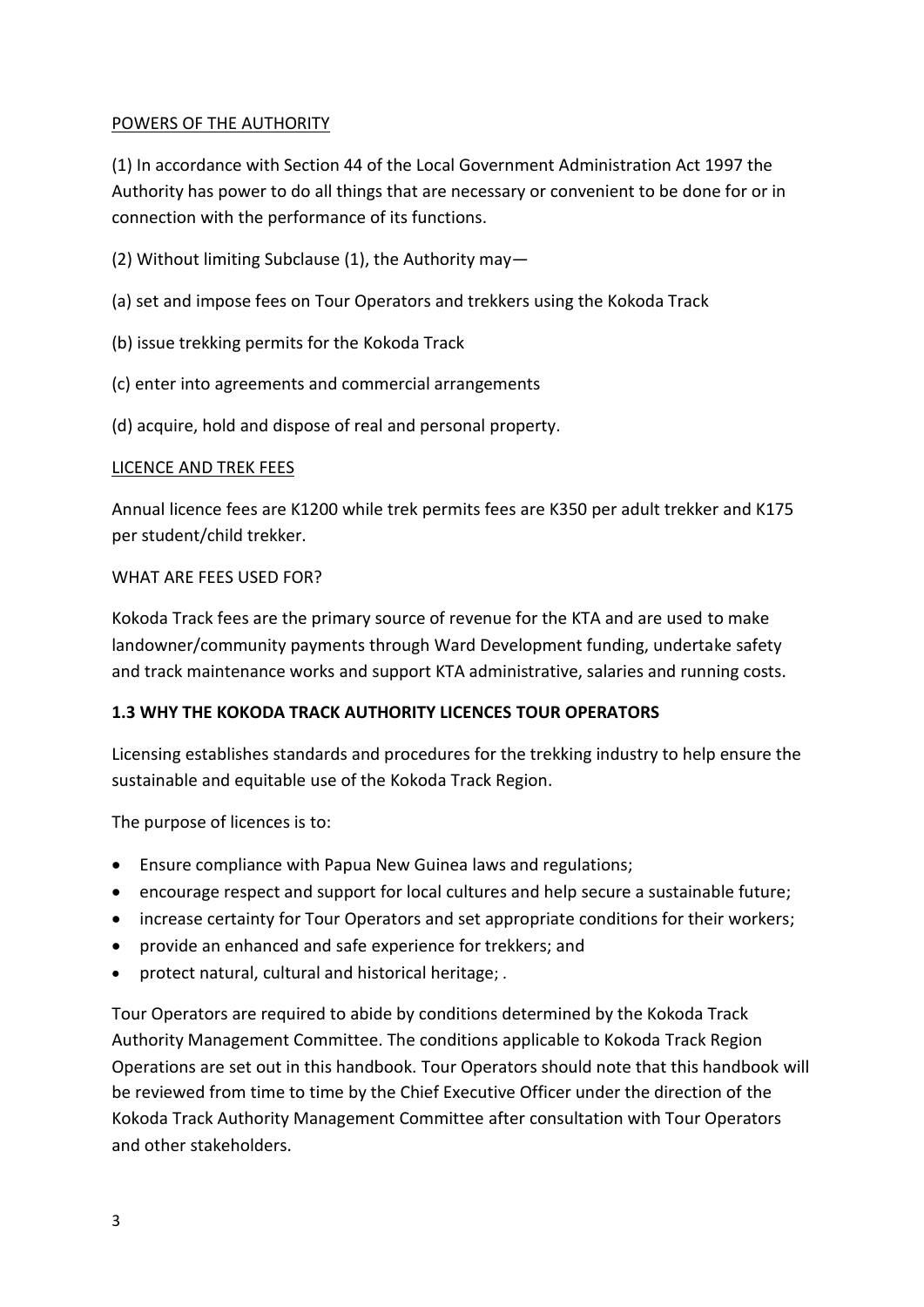The KTA holds pre and post season meetings with Tour Operators to discuss licencing matters and other trekking matters of mutual interest.

## **1.4 WHO IS REQUIRED TO HOLD A LICENCE**

Any tour operator that is conducting tours along the Kokoda Track is required to hold a licence.

When an international tour operator has entered into an agreement with and/or is providing logistical and business support to a PNG-based licenced operator to conduct Kokoda Track tours on their behalf, the international company must also be licenced as this is deemed to be conducting the trek. The provision of logistical and business support can include any of the following:

- covering the cost of public liability insurance
- training staff
- providing the necessary equipment to meet licence conditions such as communications equipment, first aid.

PNG-based entities that provide logistical and other services for KTA licenced tour operators (international or PNG operators) are not required to hold a KTA licence.

Companies that are simply promoting Kokoda Treks, e.g. travel agents operating as a marketing agent but not engaging in any of the logistics of conducting treks, do not require a KTA licence.

# **1.5 BENEFITS OF LICENSING**

Being licensed allows you to participate in the Kokoda trekking industry.

Only licenced Tour Operators will be allowed to purchase trek permits and therefore undertake treks in the Kokoda Track Region.

The long term viability of the trekking industry and associated benefits to communities and landowners will be pursued through cooperative arrangements between licenced Tour Operators and the KTA.

Licenced Tour Operators will have access to the 'Tour Operator Area' on the Kokoda Track Authority website (www.kokodatrackauthority.org).

The Tour Operator Area will include licensing information, newsletters, Track advice/updates, itinerary planner, track maintenance information and reports, and an incident report form.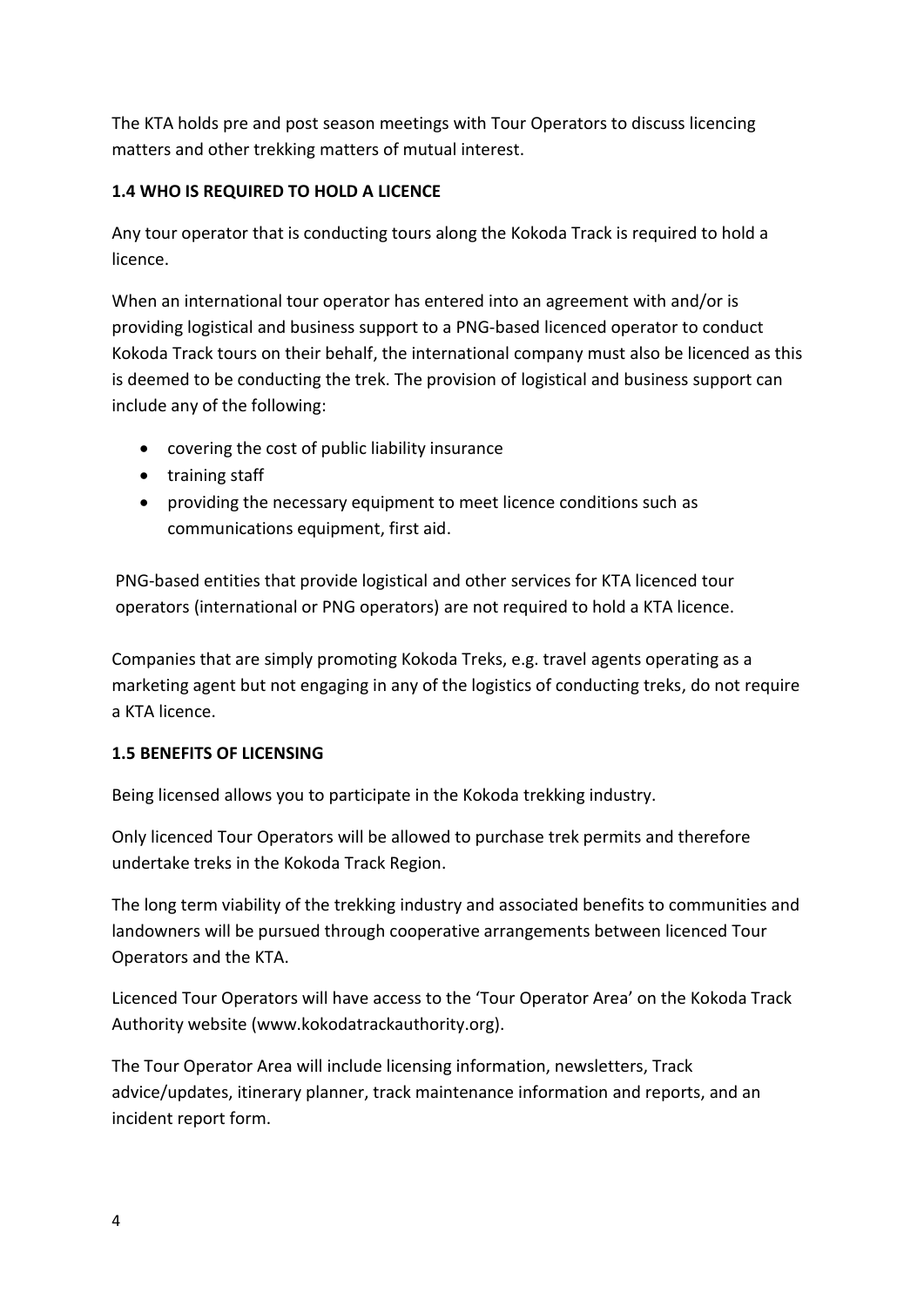Opportunities for reduced Tour Operator costs: The Kokoda Track Authority is willing to explore Tour Operator cooperatives and other initiatives to make the more expensive trekking equipment like radios and satellite phones more available to those trekking operations that are just starting out or who can not afford to buy the equipment up front.

# Kokoda Track Authority website: *www.kokodatrackauthority.org*

The Kokoda Track Authority website will prominently promote licensed Tour Operators by listing their names and contact details on the website. It will make it very clear to prospective trekkers that trek permits will only be issued to licensed Tour Operators and they should only utilise the services of these licensed Tour Operators.

#### *Training*

The Kokoda Track Authority is developing a range of training opportunities such as porter and guide training and other business and capacity building and will give preference to licensed Tour Operators.

#### *Pre-departure information*

The Kokoda Track Authority has provided "Pre-Departure Information" on the KTA website. This pre-departure information is available to all licensed Tour Operators and the general public.

#### **1.6 LICENSING COMPLIANCE AND ENFORCEMENT**

A licensing system requires industry support and compliance to be effective. KTA will undertake compliance and enforcement actions to ensure licensing requirements are met.

Kokoda Track permits will only be issued to licensed Tour Operators. Kokoda Track Authority rangers will check Tour Operators are licenced and permits are valid and will weigh porter's packs and monitor other licence requirements.

A list of licenced Tour Operators will be promoted to potential trekkers on the KTA web site and it will be made clear that trekking may only occur with licenced Tour Operators.

Penalties for non-compliance

- 1. Operating without a licence:
	- a. financial penalty (subject to revised regulations)
	- b. Kokoda Track Authority notice-boards along the Track.
- 2. For a licensed Tour Operator not complying with licence conditions:

a. serious breach – cancel licence;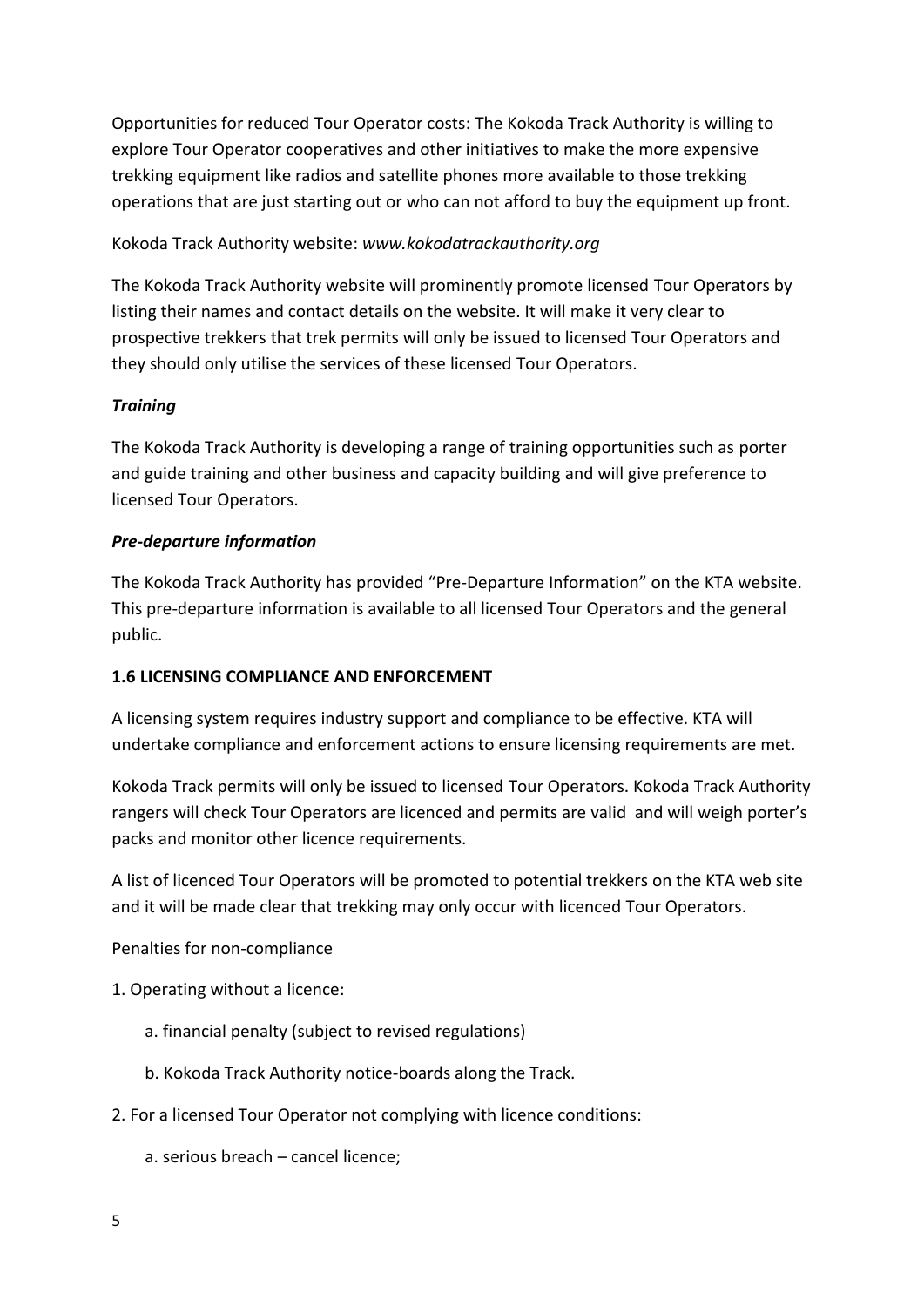- b. first minor breach official written warning;
- c. second minor breach official second written warning; and
- d. third minor breach cancellation of licence for at least one year.

Licencing compliance and enforcement will require a co-operative approach with Tour Operators and local communities to support the Kokoda Track Authority and its officers to ensure only licensed Tour Operators are on the Track and that licence conditions are followed. Local communities are supportive of the licensing system.

The Kokoda Track Authority will publish names of licensed Tour Operators on Kokoda Track Authority notice-boards in villages along the Track and Kokoda Track Authority Rangers will undertake licence and permit checks

#### **1.7 FUNDRAISING GROUPS**

Fund Raising groups are required to pay trek permit fees and an additional fixed fee of K2000 for international fund raisers and K100 for PNG fundraisers

#### **1.8 FEE WAIVERS**

While all Tour Operators will require a licence the Kokoda Track Authority may, at the discretion of its Chief Executive Officer in special circumstances consider reducing or waiving the permit fee however license conditions must still be met. Fee Waivers are mainly designed for groups visiting the Track to implement community development programs.

All authorized fee waivers will be publicised in the monthly KTA Tour Operator Newsletter.

# **2. GENERAL CONDITIONS**

#### **2.1 COMPLIANCE WITH LAWS**

a) The Tour Operator agrees to adhere to relevant Papua New Guinea laws and regulations in relation to trekking in Papua New Guinea.

b) The Tour Operator will be a Papua New Guinea registered company when undertaking commercial trekking in the Kokoda Track Region.

c) It is the Tour Operator's responsibility to ensure the compulsory Investment Promotion Authority (IPA) Company registration is maintained. Any lapse in IPA registration will cause this license to be revoked.

d) War relics are not to be disturbed or removed

# **2.2 RISK AND SAFETY**

Tour Operator must carry at all times: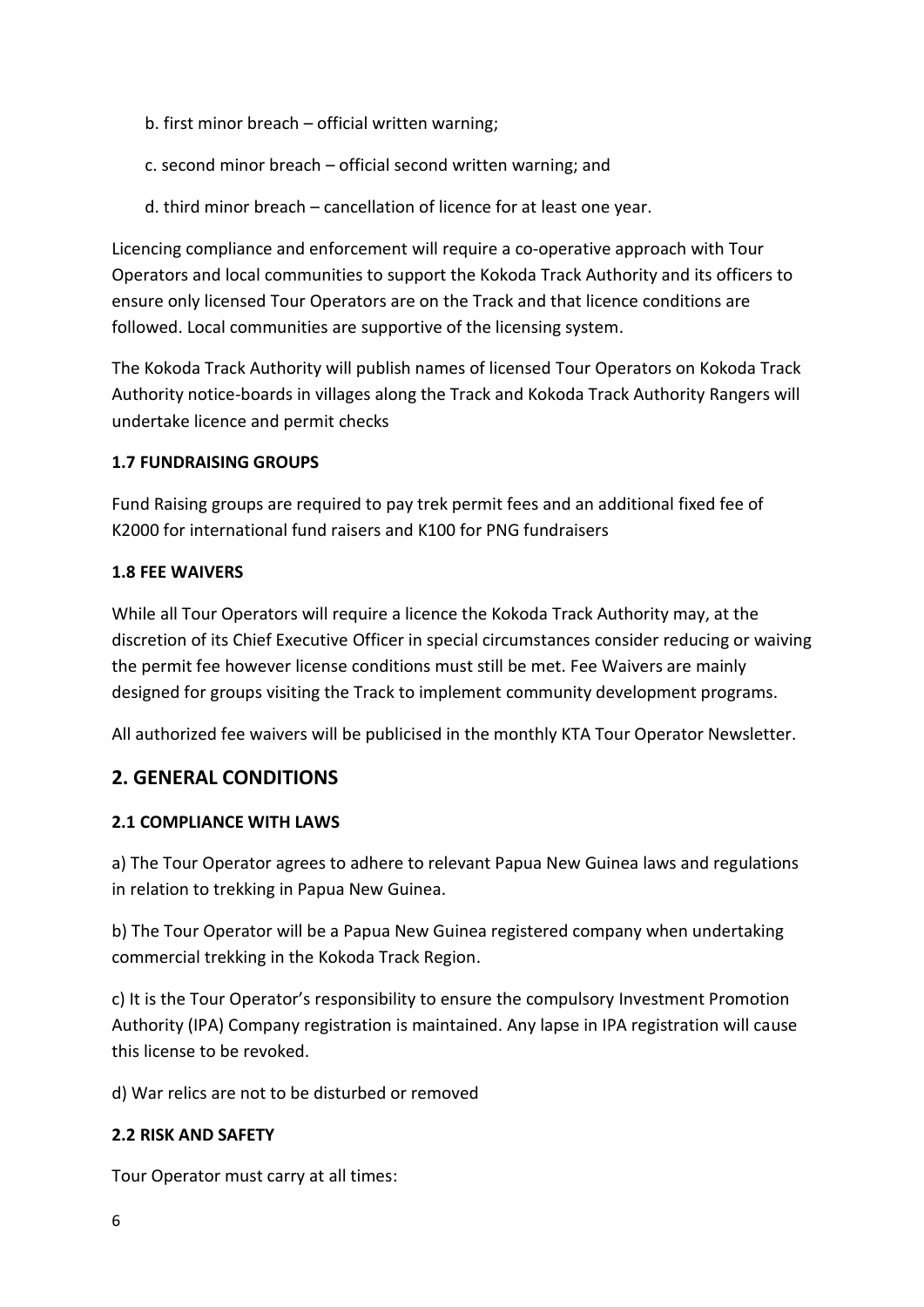- Appropriate first aid equipment
- VHF radios and/or satellite phones
- Next of kin, medical insurance details and emergency contact details for all trekkers

Tour Operator must ensure that all trekkers have a medical clearance before trekking that includes at least the requirements of the Adventure Medicine Medical Assessment form' http://adventuremedicine.net/png/preparation

To be checked by Kokoda Track Authority rangers while in the Kokoda Track Region.

## **2.3 INDEMNITY**

a) The Tour Operator agrees to indemnify the Kokoda Track Authority from and against liability for all actions, suits, demands, costs, medivacs, losses, damages and expenses (claims) (e.g. search and rescue costs) which may be brought against or made upon the Kokoda Track Authority caused by or arising in any way out of the conduct of:

- i) the Tour Operator;
- ii) the Tour Operator's employees, agents or contractors; and
- iii) the Clients

in relation to this Licence or the Operations.

#### **2.4 INSURANCE**

a) The Tour Operator shall at all times during the period of the Licence maintain a policy of public liability insurance, that covers the area and operations allowed under the Licence, in the name of the Tour Operator to the extent of its respective rights and interest for a sum of not less than 2,000,000 (2 Million) Kina per event.

b) The Tour Operator shall provide the Kokoda Track Authority proof of the existence and currency of such insurance policy by submitting a copy of insurance papers with their licence application and whenever requested by the Kokoda Track Authority during the term of the Licence.

c) The Tour Operator shall pay all premiums of the public liability insurance policy when they are due, comply with all of the terms of that insurance policy and shall make the insurer aware of the Licence, these conditions and the indemnity given the Kokoda Track Authority.

Currently this is not a requirement as the Kokoda Track Authority has not been able to gain confirmation from a PNG insurance company to provide this insurance. Once insurance has been sourced this provision will be activated.

Any company operating a trekking business should carry adequate public liability insurance as a minimum as a normal part of their business risk management.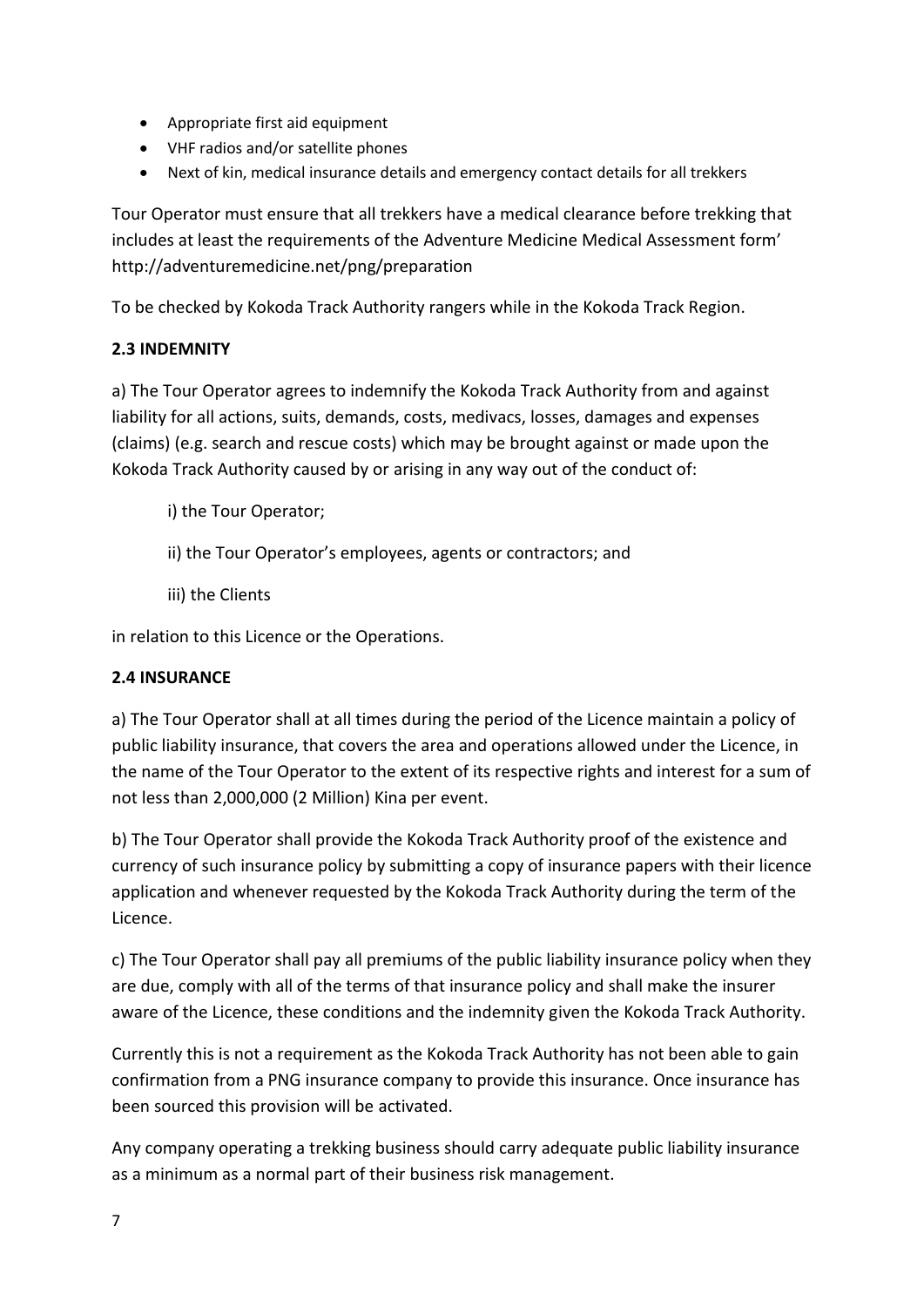#### **2.5 PERMITS AND GROUP SIZE**

a) Tour Operators agree to purchase the appropriate Kokoda Track Authority trekking permit for each client booked on and undertaking a trek. If Tour Operators deliberately avoid payment of trek fees licences will be revoked.

Wherever possible permits should be purchased a minimum 7 days before the trek to allow trek company name, proposed itinerary and group size to be posted on the KTA web site to assist Tour Operators with trek planning including campsite/guesthouse bookings. This information will also assist rangers undertaking compliance checks on the track.

Permits will not be issued until payment is received and treks may not be commenced until permits are issued.

In terms of seeking refunds where excess permits are purchased the KTA will apply a K50 administration fee to cover banks fees and administrative costs.

A Tour Operator applying for permits may be requested to provide proof that they are actually with the licenced Tour Operator that they claim. If a licenced tour operator is working in association with another licenced tour operator both operators must be included on the permit.

b) 1 guide per trekking group will be allowed to participate without a trek permit.

c) The Tour Operator agrees to clearly advertise maximum group size to prospective clients on company marketing materials.

Kokoda Track Authority will check websites and promotional material

#### **2.6 STATEMENT OF INTENT**

Tour Operator agrees to have respect for:

- the culture and landownership of track communities
- the Sabbath (to be negotiated with communities)
- community views on alcohol and
- community views on modesty

Tour Operators agree to encourage responsible pre and post trek behaviour by all staff and trekkers including discouraging excessive consumption of alcohol amongst staff and trekkers.

Tour Operators agrees to: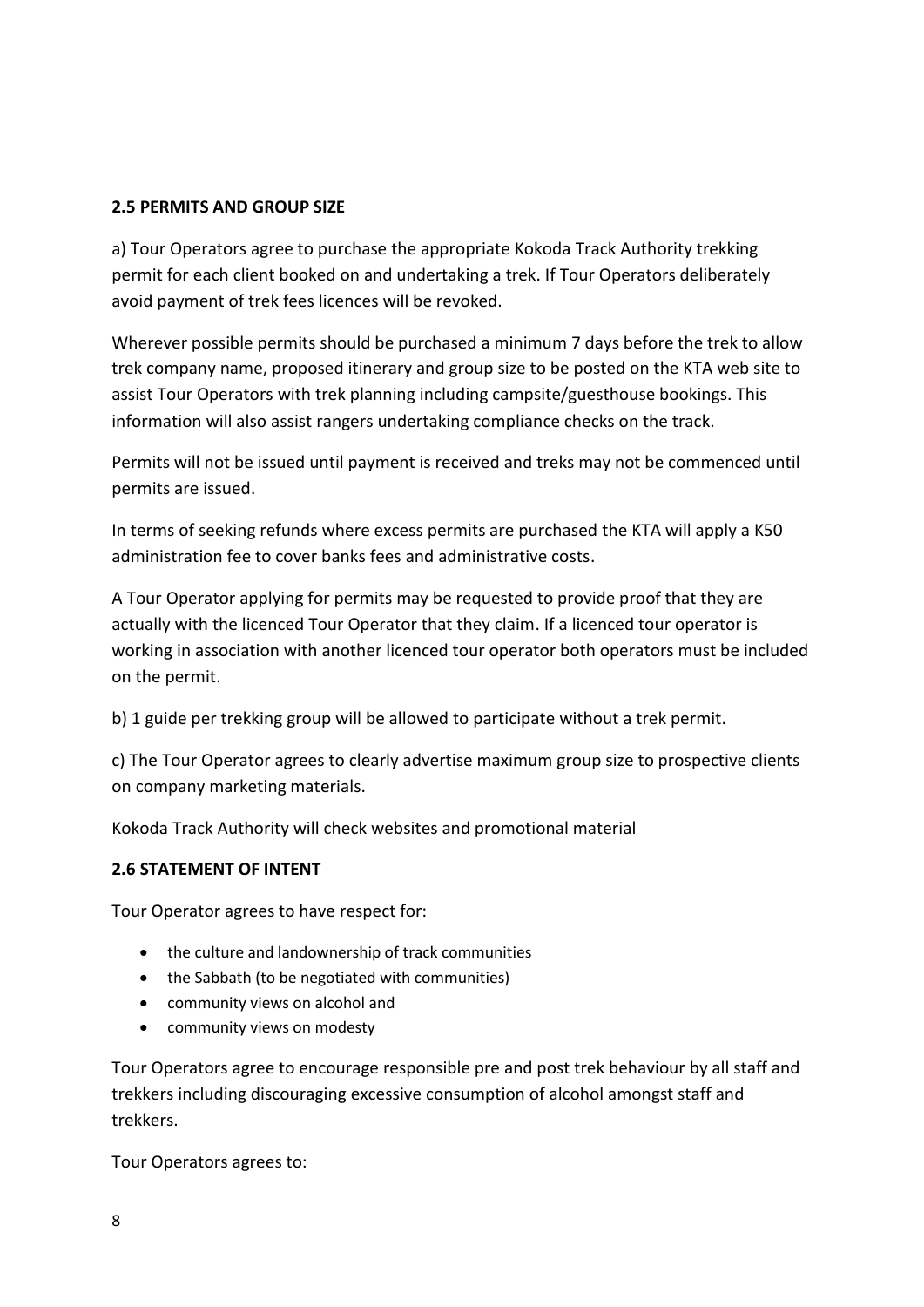pay all guesthouse and campsite fees including those of guides and porters prior to moving on from that location

not open new sections of track without the consent of the KTA.

### **2.7 DUTY OF CARE TO STAFF**

Tour Operators agree to have respect for local staff and adhere to minimum standards for pay, equipment and other conditions for staff including:

- Minimum wage K50 per day paid no later than 4 days after completion of trip
- Maximum carrying load within ability and less than 22.5 kilos
- Supply adequate equipment, food, shelter, accommodation, blanket/sleeping bags
- Proper bushwalking back pack and a torch while on the track
- Appropriate accommodation and a return flight (or equivalent in cash) at the end of each trek.

The Kokoda Track Authority may check these requirements

#### **2.8 KOKODA TRACK AUTHORITY REPORTING**

a) Tour Operators agree to provide KTA with incident reports of all medevac's and incidents that represent a risk to community and trekkers' safety within three working days of the completion of the trek.

b) Tour Operators are encouraged to give Track condition reports and contact the KTA with any matters or concerns in relation to trekking.

#### **2.9 ENVIRONMENTAL CARE**

Tour Operators agree to:

- carry out and responsibly dispose of all rubbish generated on the track and to manage and control the dropping of rubbish along the track by trekkers and porters.
- not cut down trees and shrubs for rest stops.
- camp only at recognised designated campsites.
- ensure trekkers and staff only use bio degradable soap
- not disturb the endemic flora and fauna
- not cut steps with spades unless in a serious safety situation, and
- use existing track at all times when safe to do so
- prevent staff and clients from damaging the Track through graffiti.

#### **2.10 TOUR OPERATOR LIAISON**

Tour Operator agrees to work with the KTA and other Tour Operators to promote a positive image of the Kokoda Track trekking industry, and agree: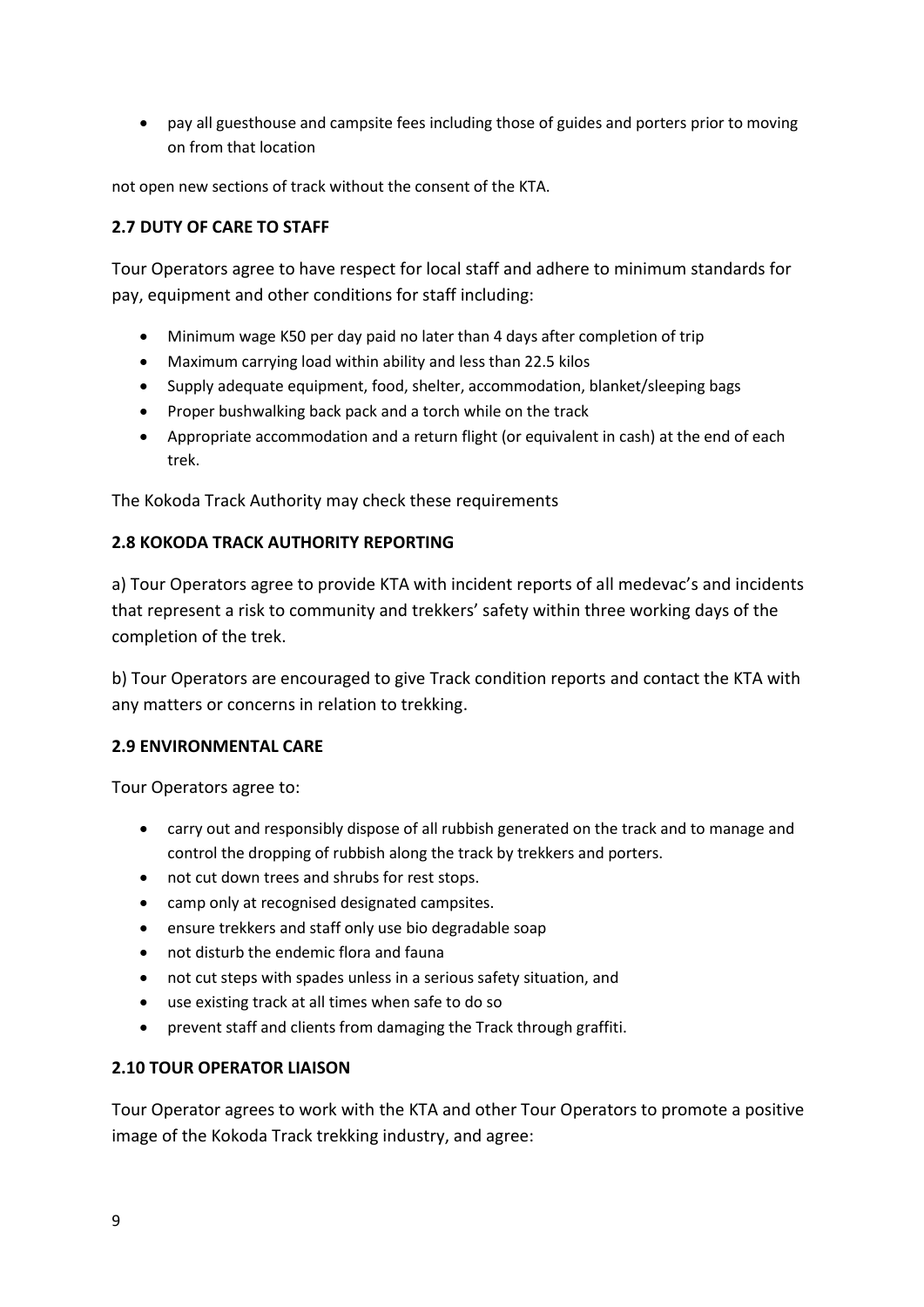- to advise the KTA of any trekking issues, problems or suggestions for improving the trekking experience and community benefits from the industry
- to work with the KTA and support and promote the KTA's role in working with the industry and communities
- to not engage in any activities that promote Track closures
- to refer disputes not resolved by the tour Operator within 28 days to the KTA and/or the PNG Tourism Promotion Authority
- to direct any proposals for the construction of markers, memorials or other permanent structures along the Kokoda Track to the KTA and the PNG Tourism Promotion Authority for consideration.

# **3. FREQUENTLY ASKED QUESTIONS**

## **3.1 WHEN IS A COMMERCIAL OPERATION LICENCE REQUIRED?**

The Chief Executive Officer may grant a licence to permit Commercial Tour Operators to conduct business in the Kokoda Track Region. A commercial tour operation is defined as the marketing, organisation and conduct of Kokoda treks within the Kokoda Track Region.

## **3.2 WHAT DO I NEED TO SUPPLY WITH MY APPLICATION FORM?**

When applying for a Commercial Operations Licence for the Kokoda Track Region, you will need to submit:

- completed and signed Commercial Tour Operators Licence application form
- copy of IPA registration
- if applicable declaration of contract/agreement between PNG and Australian tour Operators included with application
- the annual K1200 licence fee
- other paperwork that may be specified on the application form.

# **3.3 HOW WILL COMMERCIAL OPERATIONS LICENCES BE PROCESSED?**

Once all relevant information is provided (as above) Commercial Operations Licences will be processed and issued from the Kokoda Track Authority office. Once a licence has been granted the licensed Tour Operator will be entered into a permit database so permits can be processed quickly and easily.

#### **3.4 WHAT HAPPENS IF A TOUR OPERATOR SELLS THE BUSINESS?**

Licences are not tangible assets and cannot be transferred to a new owner. The Tour Operator must explain to prospective purchasers of a business operation that the licence is not transferable, and that the prospective purchaser is required to make an application to the Kokoda Track Authority Chief Executive Officer to obtain a new Licence to continue the licensed operations.